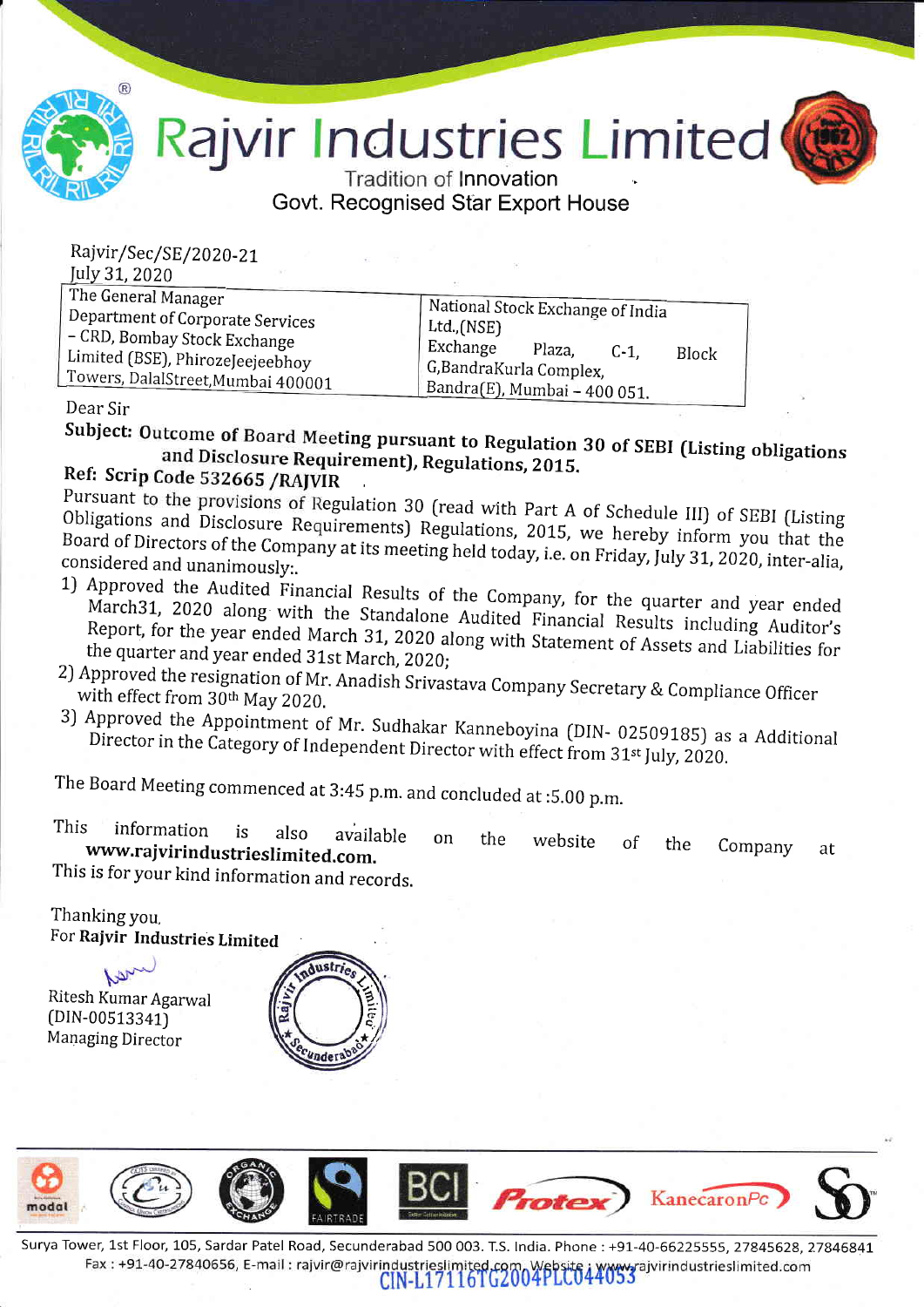RAJVIR INDUSTRIES LIMITED

#### Regd. Office: 1st Floor, Surya Towers, 105, S.P.Road, Secunderabad - 3. TELANGANA

Tel : 040-27845650, 27845628, 66225555, Fax : 040- 27840656

E-mail : raivir@rajvirindustrieslimited.com website : www.rajvirindustrieslimited.com

CIN:117116TG2004P1C044053

#### STATEMENT OF AUDITED FINANCIAL RESULTS FOR THE QUARTER & YEAR ENDED 31ST MARCH, 202O

|                     |                                                                                                                           | Quarter Ended   |                   |                | (₹ in Lakhs except per share data)<br>Year ended |                  |
|---------------------|---------------------------------------------------------------------------------------------------------------------------|-----------------|-------------------|----------------|--------------------------------------------------|------------------|
| S.No.               | <b>Particulars</b>                                                                                                        | 31.03.2020      | 31.12.2019        | 31.03.2019     | 31.03.2020                                       | 31.03.2019       |
|                     |                                                                                                                           |                 | <b>Un-Audited</b> |                | Audited                                          |                  |
|                     |                                                                                                                           | $\mathbf{1}$    | $\overline{2}$    | 3              | $\mathbf{1}$                                     | $\overline{2}$   |
| $\overline{1}$      | a. Revenue from operations                                                                                                | 586.04          | 766.72            | 1259.49        | 3393.96                                          | 5787.73          |
|                     | b. Other Income                                                                                                           | $-40.97$        | 2,37              | 2.99           | 156.43                                           | 25.61            |
|                     | Total Revenue (a+b)                                                                                                       | 545.07          | 769.09            | 1262,48        | 3550.39                                          | 5813.34          |
| $\overline{2}$      | Expenses                                                                                                                  |                 |                   |                |                                                  |                  |
|                     | (a) Cost of materials consumed                                                                                            | 276.38          | 369.04            | 729,99         | 1,692.12                                         | 2919.6           |
|                     | (b) Purchase of stock-in-trade                                                                                            |                 |                   |                |                                                  |                  |
|                     | (c) Changes in inventories of finished goods, work-in-progress and stock-in-trade                                         | 337.51          | $-17.82$          | 316.86         | 406.70                                           | 1846.13          |
|                     | (d) Employee benefits expense                                                                                             | 171.10          | 199.01            | 258.42         | 871.62                                           | 1124.52          |
|                     | (e) Finance costs                                                                                                         | 460.94          | 442.70            | 359.41         | 1770.24                                          | 1688.47          |
|                     | (f) Depreciation and amortisation expense                                                                                 | 64.99           | 64.99             | 69.76          | 260,17                                           | 279.42           |
|                     | (g) Other Expenses                                                                                                        | 368.82          | 258.99            | 391.80         | 1292.90                                          | 1592.6           |
|                     | <b>Total Expenses</b>                                                                                                     | 1679.74         | 1316.91           | 2126.24        | 6293.75                                          | 9450.78          |
| 3<br>$\overline{4}$ | Profit before exceptional and extraordinary items and tax (1-2)<br><b>Exceptional items</b>                               | (1, 134.67)     | (547.82)          | (863.76)       | (2,743.36)                                       | (3,637.44)       |
| 5                   | Profit before extraordinary items and tax (3-4)                                                                           | (1, 134.67)     | (547.82)          | (863.76)       | (2,743.36)                                       | (3,637.44)       |
| 6                   | <b>Extraordinary items</b>                                                                                                | (188.76)        |                   |                | (188.76)                                         |                  |
| $\overline{7}$      | Profit before tax (5-6)                                                                                                   | (945.91)        | (547.82)          | (863.76)       | (2,554.60)                                       | (3,637.44)       |
| 8                   | Tax expense                                                                                                               |                 |                   |                |                                                  |                  |
|                     | (i) Current tax                                                                                                           |                 |                   |                |                                                  |                  |
|                     | (ii) Deferred tax                                                                                                         | 11.94           | 202.54            | 28.56          | 393.47                                           | 70.46            |
| 9                   | Net Profit / (Loss) from continuing operations for the period (7-8)                                                       | (957.85)        | (750.36)          | (892.32)       | (2,948.07)                                       | (3,707.90)       |
| 10                  | Profit/(loss) from discontinuing operations                                                                               | (70.87)         | (72.61)           | (70.83)        | (291.12)                                         | (299.48)         |
| 11                  | Tax expenses/(income) of discontinuing operations                                                                         | (7.39)          | 48.54             | 3,40           | 44.85                                            | 5.8 <sub>0</sub> |
| 12                  | Net Profit / (Loss) from discontinuing operations for the period (10-11)                                                  | (63.48)         | (121.15)          | (67.43)        | (335.97)                                         | (305.28)         |
| 13                  | Net profit/(loss) for the period (9+12)                                                                                   | (1,021.33)      | (871.51)          | (959.75)       | (3, 284.04)                                      | (4,013.18)       |
| 14                  | Other Comprehensive Income                                                                                                |                 |                   |                |                                                  |                  |
| (i)                 | (a) Items that will not be reclassified to profit or loss                                                                 | 13.05<br>(3.40) | (1.15)<br>0.37    | 5.80<br>(1.51) | 9.60<br>(2.50)                                   | (4.59)<br>1.19   |
| (ii)                | (b) Tax on items that will not be reclassified to profit or loss<br>(a) Items that will be reclassified to profit or loss |                 |                   |                |                                                  |                  |
|                     | (b) Tax on items that will be reclassified to profit or loss                                                              |                 |                   |                |                                                  |                  |
|                     | Total Other Comprehensive Income/(loss) net of tax                                                                        | 9.65            | (0.78)            | 4.29           | 7.10                                             | (3.40)           |
| 15                  | Total Comprehensive Income for the period (13+14)                                                                         | (1,011.68)      | (872.29)          | (955.46)       | (3, 276.94)                                      | (4,016.58)       |
| 16                  | Paid-up equity share capital (Face Value of Rs.10/- each)                                                                 | 399.49          | 399.49            | 399.49         | 399.49                                           | 399.49           |
| 17                  | Other Equity excluding Revaluation Reserves as                                                                            |                 |                   |                |                                                  |                  |
|                     | per balance sheet of previous accounting year                                                                             |                 |                   |                |                                                  |                  |
| 18.1                | Earnings Per Share (for continuing operations) (of Rs.10/- each) (not annualised):                                        |                 |                   |                |                                                  |                  |
|                     | (a) Basic                                                                                                                 |                 |                   |                |                                                  |                  |
|                     | (b) Diluted                                                                                                               | (23.98)         | (18.78)           | (22.34)        | (73.80)                                          | (92.82)          |
|                     |                                                                                                                           |                 |                   |                |                                                  |                  |
| 18.11               | Earnings Per Share (for continuing and discontinuing operations) (of Rs.10/- each) (not                                   |                 |                   |                |                                                  |                  |
|                     | annualised):                                                                                                              |                 |                   |                |                                                  |                  |
|                     | (a) Basic                                                                                                                 | (25.32)         | (21.84)           | (23.92)        | (82.03)                                          | (100.54)         |
|                     | (b) Diluted                                                                                                               |                 |                   |                |                                                  |                  |
|                     |                                                                                                                           |                 |                   |                |                                                  |                  |

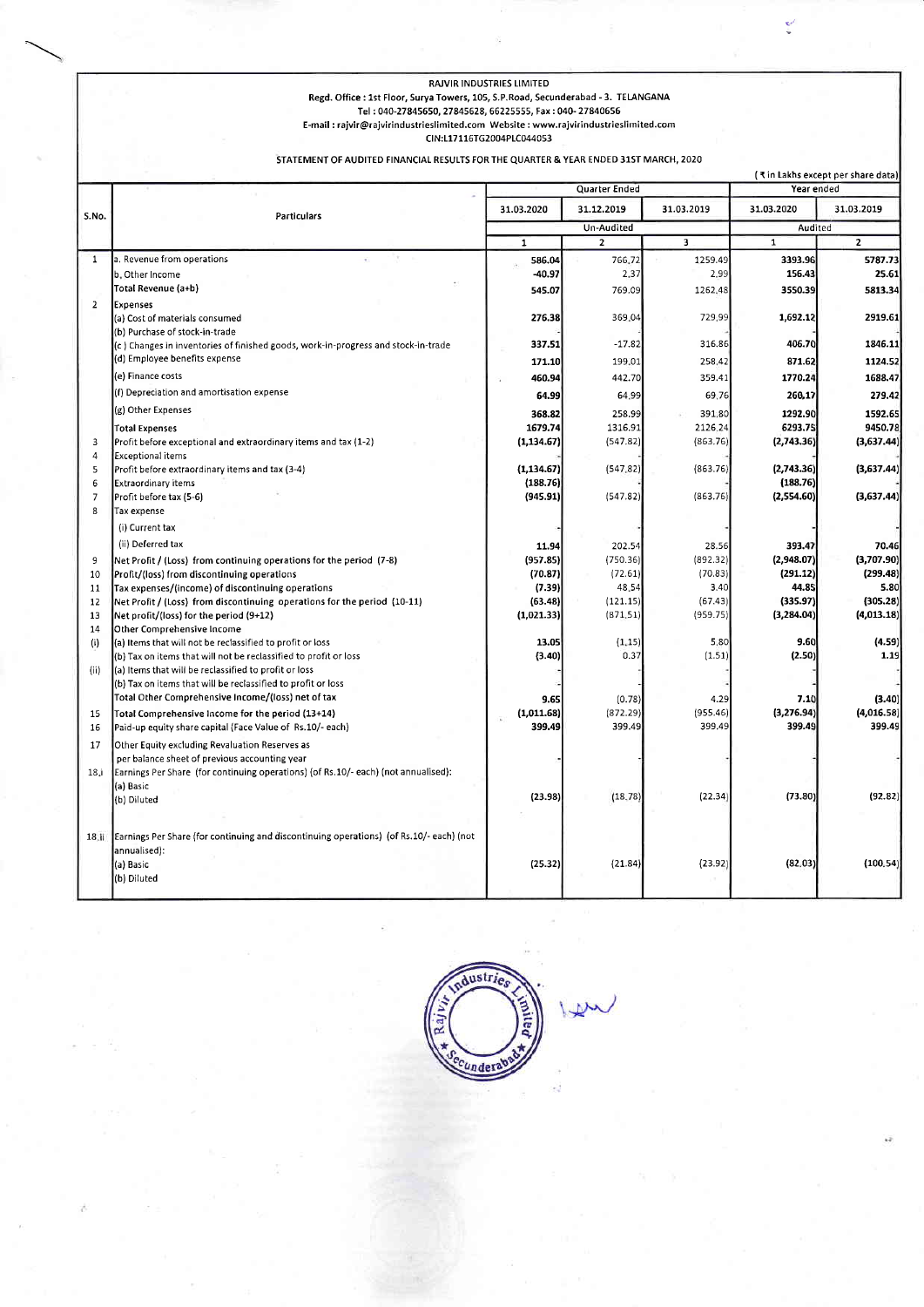| Particulars<br><b>ASSETS</b><br><b>Non-Current Assets</b><br>a) Property, Plant and Equipment<br>b) Capital work - in - progress<br>c) Intangible assets<br>d) Loans<br>e) Other Financial Assets<br>f) Deferred tax asset (Net)<br>g) Other Non-current Assets<br>Total of Non - Current Assets<br><b>Current Assets</b><br>(a) Inventories<br>(b) Financial Assets<br>(i) Trade Receivables<br>(ii) Cash and cash equivalents                                                                                                                                                                                                                                                                                                                                                                                                                                                                                                                                                                                                                                                                                                                                                                                                                                                                                                                                                                                                                                                                                                                                                                                                                                                           |                               | As at<br>31.03.2020 | As at<br>31,03,2019 |
|-------------------------------------------------------------------------------------------------------------------------------------------------------------------------------------------------------------------------------------------------------------------------------------------------------------------------------------------------------------------------------------------------------------------------------------------------------------------------------------------------------------------------------------------------------------------------------------------------------------------------------------------------------------------------------------------------------------------------------------------------------------------------------------------------------------------------------------------------------------------------------------------------------------------------------------------------------------------------------------------------------------------------------------------------------------------------------------------------------------------------------------------------------------------------------------------------------------------------------------------------------------------------------------------------------------------------------------------------------------------------------------------------------------------------------------------------------------------------------------------------------------------------------------------------------------------------------------------------------------------------------------------------------------------------------------------|-------------------------------|---------------------|---------------------|
|                                                                                                                                                                                                                                                                                                                                                                                                                                                                                                                                                                                                                                                                                                                                                                                                                                                                                                                                                                                                                                                                                                                                                                                                                                                                                                                                                                                                                                                                                                                                                                                                                                                                                           |                               |                     |                     |
|                                                                                                                                                                                                                                                                                                                                                                                                                                                                                                                                                                                                                                                                                                                                                                                                                                                                                                                                                                                                                                                                                                                                                                                                                                                                                                                                                                                                                                                                                                                                                                                                                                                                                           |                               |                     |                     |
|                                                                                                                                                                                                                                                                                                                                                                                                                                                                                                                                                                                                                                                                                                                                                                                                                                                                                                                                                                                                                                                                                                                                                                                                                                                                                                                                                                                                                                                                                                                                                                                                                                                                                           |                               |                     |                     |
|                                                                                                                                                                                                                                                                                                                                                                                                                                                                                                                                                                                                                                                                                                                                                                                                                                                                                                                                                                                                                                                                                                                                                                                                                                                                                                                                                                                                                                                                                                                                                                                                                                                                                           |                               | 2,833.69            | 3,091.15            |
|                                                                                                                                                                                                                                                                                                                                                                                                                                                                                                                                                                                                                                                                                                                                                                                                                                                                                                                                                                                                                                                                                                                                                                                                                                                                                                                                                                                                                                                                                                                                                                                                                                                                                           |                               |                     |                     |
|                                                                                                                                                                                                                                                                                                                                                                                                                                                                                                                                                                                                                                                                                                                                                                                                                                                                                                                                                                                                                                                                                                                                                                                                                                                                                                                                                                                                                                                                                                                                                                                                                                                                                           |                               | 402.83              | 425.78              |
|                                                                                                                                                                                                                                                                                                                                                                                                                                                                                                                                                                                                                                                                                                                                                                                                                                                                                                                                                                                                                                                                                                                                                                                                                                                                                                                                                                                                                                                                                                                                                                                                                                                                                           |                               |                     | 1,082,45            |
|                                                                                                                                                                                                                                                                                                                                                                                                                                                                                                                                                                                                                                                                                                                                                                                                                                                                                                                                                                                                                                                                                                                                                                                                                                                                                                                                                                                                                                                                                                                                                                                                                                                                                           |                               | 641,62<br>52.44     | 52.16               |
|                                                                                                                                                                                                                                                                                                                                                                                                                                                                                                                                                                                                                                                                                                                                                                                                                                                                                                                                                                                                                                                                                                                                                                                                                                                                                                                                                                                                                                                                                                                                                                                                                                                                                           |                               | 3930.58             | 4651.54             |
|                                                                                                                                                                                                                                                                                                                                                                                                                                                                                                                                                                                                                                                                                                                                                                                                                                                                                                                                                                                                                                                                                                                                                                                                                                                                                                                                                                                                                                                                                                                                                                                                                                                                                           |                               |                     |                     |
|                                                                                                                                                                                                                                                                                                                                                                                                                                                                                                                                                                                                                                                                                                                                                                                                                                                                                                                                                                                                                                                                                                                                                                                                                                                                                                                                                                                                                                                                                                                                                                                                                                                                                           |                               |                     | 1933.27             |
|                                                                                                                                                                                                                                                                                                                                                                                                                                                                                                                                                                                                                                                                                                                                                                                                                                                                                                                                                                                                                                                                                                                                                                                                                                                                                                                                                                                                                                                                                                                                                                                                                                                                                           |                               | 1441,46             |                     |
|                                                                                                                                                                                                                                                                                                                                                                                                                                                                                                                                                                                                                                                                                                                                                                                                                                                                                                                                                                                                                                                                                                                                                                                                                                                                                                                                                                                                                                                                                                                                                                                                                                                                                           |                               | 296,00              | 405.91              |
|                                                                                                                                                                                                                                                                                                                                                                                                                                                                                                                                                                                                                                                                                                                                                                                                                                                                                                                                                                                                                                                                                                                                                                                                                                                                                                                                                                                                                                                                                                                                                                                                                                                                                           |                               | 54,89               | 81.98               |
| (iii) Bank balances other than Cash<br>(iv) Loans                                                                                                                                                                                                                                                                                                                                                                                                                                                                                                                                                                                                                                                                                                                                                                                                                                                                                                                                                                                                                                                                                                                                                                                                                                                                                                                                                                                                                                                                                                                                                                                                                                         |                               |                     |                     |
| (v) Other financial assets                                                                                                                                                                                                                                                                                                                                                                                                                                                                                                                                                                                                                                                                                                                                                                                                                                                                                                                                                                                                                                                                                                                                                                                                                                                                                                                                                                                                                                                                                                                                                                                                                                                                |                               | 53.68               | 75.74               |
| (c) Current tax assets (net)                                                                                                                                                                                                                                                                                                                                                                                                                                                                                                                                                                                                                                                                                                                                                                                                                                                                                                                                                                                                                                                                                                                                                                                                                                                                                                                                                                                                                                                                                                                                                                                                                                                              |                               | 31.07               | 29.80               |
| (d) Other Current Assets<br><b>Total of Current Assets</b>                                                                                                                                                                                                                                                                                                                                                                                                                                                                                                                                                                                                                                                                                                                                                                                                                                                                                                                                                                                                                                                                                                                                                                                                                                                                                                                                                                                                                                                                                                                                                                                                                                |                               | 474,60<br>2351.70   | 471.47<br>2998.17   |
| Assets Classified as held for sale and Discontinued Operations                                                                                                                                                                                                                                                                                                                                                                                                                                                                                                                                                                                                                                                                                                                                                                                                                                                                                                                                                                                                                                                                                                                                                                                                                                                                                                                                                                                                                                                                                                                                                                                                                            |                               | 11782,06            | 11782.06            |
| <b>Total Assets</b>                                                                                                                                                                                                                                                                                                                                                                                                                                                                                                                                                                                                                                                                                                                                                                                                                                                                                                                                                                                                                                                                                                                                                                                                                                                                                                                                                                                                                                                                                                                                                                                                                                                                       |                               | 18064.34            | 19431.77            |
| <b>EQUITY AND LIABILITIES</b>                                                                                                                                                                                                                                                                                                                                                                                                                                                                                                                                                                                                                                                                                                                                                                                                                                                                                                                                                                                                                                                                                                                                                                                                                                                                                                                                                                                                                                                                                                                                                                                                                                                             |                               |                     |                     |
| Equity                                                                                                                                                                                                                                                                                                                                                                                                                                                                                                                                                                                                                                                                                                                                                                                                                                                                                                                                                                                                                                                                                                                                                                                                                                                                                                                                                                                                                                                                                                                                                                                                                                                                                    |                               |                     |                     |
| (a) Equity share capital<br>(b) Other equity                                                                                                                                                                                                                                                                                                                                                                                                                                                                                                                                                                                                                                                                                                                                                                                                                                                                                                                                                                                                                                                                                                                                                                                                                                                                                                                                                                                                                                                                                                                                                                                                                                              |                               | 399.49<br>(9763.41) | 399,49<br>(6486.49) |
| <b>Total Equity</b>                                                                                                                                                                                                                                                                                                                                                                                                                                                                                                                                                                                                                                                                                                                                                                                                                                                                                                                                                                                                                                                                                                                                                                                                                                                                                                                                                                                                                                                                                                                                                                                                                                                                       |                               | (9363.92)           | (6087,00)           |
| <b>LIABILITIES</b>                                                                                                                                                                                                                                                                                                                                                                                                                                                                                                                                                                                                                                                                                                                                                                                                                                                                                                                                                                                                                                                                                                                                                                                                                                                                                                                                                                                                                                                                                                                                                                                                                                                                        |                               |                     |                     |
| <b>Non-Current Liabilities</b><br>(a) Financial Liabilities                                                                                                                                                                                                                                                                                                                                                                                                                                                                                                                                                                                                                                                                                                                                                                                                                                                                                                                                                                                                                                                                                                                                                                                                                                                                                                                                                                                                                                                                                                                                                                                                                               |                               |                     |                     |
| (i) Borrowings                                                                                                                                                                                                                                                                                                                                                                                                                                                                                                                                                                                                                                                                                                                                                                                                                                                                                                                                                                                                                                                                                                                                                                                                                                                                                                                                                                                                                                                                                                                                                                                                                                                                            |                               | 5087.43             | 6779.65             |
| (ii) Other financial liabilities                                                                                                                                                                                                                                                                                                                                                                                                                                                                                                                                                                                                                                                                                                                                                                                                                                                                                                                                                                                                                                                                                                                                                                                                                                                                                                                                                                                                                                                                                                                                                                                                                                                          |                               | 460.86              | 460,55              |
| (b) Provisions                                                                                                                                                                                                                                                                                                                                                                                                                                                                                                                                                                                                                                                                                                                                                                                                                                                                                                                                                                                                                                                                                                                                                                                                                                                                                                                                                                                                                                                                                                                                                                                                                                                                            |                               | 77.66               |                     |
| (c) Deferred Tax Liabilities (Net)<br>(d) Other non-current liabilities                                                                                                                                                                                                                                                                                                                                                                                                                                                                                                                                                                                                                                                                                                                                                                                                                                                                                                                                                                                                                                                                                                                                                                                                                                                                                                                                                                                                                                                                                                                                                                                                                   |                               |                     |                     |
| Total of Non - current Liabilities                                                                                                                                                                                                                                                                                                                                                                                                                                                                                                                                                                                                                                                                                                                                                                                                                                                                                                                                                                                                                                                                                                                                                                                                                                                                                                                                                                                                                                                                                                                                                                                                                                                        |                               | 5625,95             | 7316,71             |
| <b>Current Liabilities</b>                                                                                                                                                                                                                                                                                                                                                                                                                                                                                                                                                                                                                                                                                                                                                                                                                                                                                                                                                                                                                                                                                                                                                                                                                                                                                                                                                                                                                                                                                                                                                                                                                                                                |                               |                     |                     |
| (a) Financial Liabilities                                                                                                                                                                                                                                                                                                                                                                                                                                                                                                                                                                                                                                                                                                                                                                                                                                                                                                                                                                                                                                                                                                                                                                                                                                                                                                                                                                                                                                                                                                                                                                                                                                                                 |                               |                     |                     |
| (i) Borrowings<br>(ii) Trade Payables                                                                                                                                                                                                                                                                                                                                                                                                                                                                                                                                                                                                                                                                                                                                                                                                                                                                                                                                                                                                                                                                                                                                                                                                                                                                                                                                                                                                                                                                                                                                                                                                                                                     |                               | 5831,97<br>2929.56  | 5831.97<br>2844.31  |
| (iii) Other Current Financial Liabilities                                                                                                                                                                                                                                                                                                                                                                                                                                                                                                                                                                                                                                                                                                                                                                                                                                                                                                                                                                                                                                                                                                                                                                                                                                                                                                                                                                                                                                                                                                                                                                                                                                                 |                               | 8659.26             | 5428.11             |
| (b) Other Current Liabilities                                                                                                                                                                                                                                                                                                                                                                                                                                                                                                                                                                                                                                                                                                                                                                                                                                                                                                                                                                                                                                                                                                                                                                                                                                                                                                                                                                                                                                                                                                                                                                                                                                                             |                               | 1185.45             | 1178.12             |
| (c) Short-Term Provisions                                                                                                                                                                                                                                                                                                                                                                                                                                                                                                                                                                                                                                                                                                                                                                                                                                                                                                                                                                                                                                                                                                                                                                                                                                                                                                                                                                                                                                                                                                                                                                                                                                                                 |                               | 96.45               | 90,40               |
| (d) Current Tax Liabilities<br><b>Total of Current Liabilities</b>                                                                                                                                                                                                                                                                                                                                                                                                                                                                                                                                                                                                                                                                                                                                                                                                                                                                                                                                                                                                                                                                                                                                                                                                                                                                                                                                                                                                                                                                                                                                                                                                                        |                               | 18702.69            | 15372,91            |
| Liabilities related to Assets held for sale                                                                                                                                                                                                                                                                                                                                                                                                                                                                                                                                                                                                                                                                                                                                                                                                                                                                                                                                                                                                                                                                                                                                                                                                                                                                                                                                                                                                                                                                                                                                                                                                                                               |                               | 3099.62             | 2829.15             |
| <b>Total Equity and Liabilities</b>                                                                                                                                                                                                                                                                                                                                                                                                                                                                                                                                                                                                                                                                                                                                                                                                                                                                                                                                                                                                                                                                                                                                                                                                                                                                                                                                                                                                                                                                                                                                                                                                                                                       |                               | 18064.34            | 19431.77            |
| 2020.                                                                                                                                                                                                                                                                                                                                                                                                                                                                                                                                                                                                                                                                                                                                                                                                                                                                                                                                                                                                                                                                                                                                                                                                                                                                                                                                                                                                                                                                                                                                                                                                                                                                                     |                               |                     |                     |
| 2) The Statement has been prepared in accordance with the Companies (Indian Accounting Standards) Rules, 2015 (Ind AS) prescribed under Section 133 of the<br>Companies Act, 2013 and other recognized accounting practices and policies to the extent applicable.                                                                                                                                                                                                                                                                                                                                                                                                                                                                                                                                                                                                                                                                                                                                                                                                                                                                                                                                                                                                                                                                                                                                                                                                                                                                                                                                                                                                                        |                               |                     |                     |
| 3) The figures of the quarter ended March 31, 2020 and March 31, 2019 are the balancing figures between audited figures in respect of full financial year upto<br>March 31, 2020 and March 31, 2019 respectively and the unaudited published year to date figures upto December 31, 2019 and December 31, 2018<br>respectively, being the date of the end of the third quarter of the financial year. However, the management has excercised necessary due deligence to ensure<br>that the unaudited financial results provide true and fair view of the company's affairs.<br>4) Post the applicability of Goods and Service Tax (GST) with effect from July, 01,2017, revenue from operations is disclosed net of GST.<br>5)<br>Discontinued Operations:<br>(a) The company has presented the financials of Tandur Unit as discontinued operations. The transfer and sale of Tandur unit is subject to finding the<br>buyer/investor and receipt of acceptable offer and is also subject to such other requisite approvals, consents and clearance from the Company's Bankers,<br>Company's Shareholders and other Institutions or bodies and statutory authorities if and wherever necessary, and as may be required. The board and the<br>Company remains committed to its plan to sell Tandur Unit which is disclosed as 'Assets held for sale and Discontinued Operation',<br>(b) The company has continuous support from the promoters and it has taken appropriate steps for cost reduction, which in the management would enable<br>the company to generate sufficient profits in the foreseeable future. These financials statements have been prepared on going concern basis. |                               |                     |                     |
| 6) "Assets held for sale and discontinued operations" includes Insurance claim receivable of Rs 740.09 lakhs, Interest subsidy under TUFS receivable of<br>Rs 1288.86 lakhs which remains pending for acceptance at the close of the reporting period and Power Incentive receivable of Rs.740.09 lakhs, for which no<br>provision is required to be made for impairment as the management is of view these financial assets are recoverable.                                                                                                                                                                                                                                                                                                                                                                                                                                                                                                                                                                                                                                                                                                                                                                                                                                                                                                                                                                                                                                                                                                                                                                                                                                             |                               |                     |                     |
|                                                                                                                                                                                                                                                                                                                                                                                                                                                                                                                                                                                                                                                                                                                                                                                                                                                                                                                                                                                                                                                                                                                                                                                                                                                                                                                                                                                                                                                                                                                                                                                                                                                                                           |                               |                     |                     |
| 7) Deferred Tax Assets on losses has not been created for the year as there is no virtual certanity that the company would have future taxable profit against which<br>the unused tax losses and unused tax credits can be utilised.                                                                                                                                                                                                                                                                                                                                                                                                                                                                                                                                                                                                                                                                                                                                                                                                                                                                                                                                                                                                                                                                                                                                                                                                                                                                                                                                                                                                                                                      |                               |                     |                     |
| 8) Extraordinary Item includes Compensation received from Revenue Division Officer Maahaboobnagar for compulsary acquition of part of land admeasuring<br>1573 sq yards in the Second Quarter for the year. Accordingly the other income for this quarter has been adjusted.                                                                                                                                                                                                                                                                                                                                                                                                                                                                                                                                                                                                                                                                                                                                                                                                                                                                                                                                                                                                                                                                                                                                                                                                                                                                                                                                                                                                              |                               |                     |                     |
| 9) The Company had filed a Securitisation Application numbered as SA 528 of 2018 challanging the various action taken against the banker on sale of a part of<br>land in the month of June 2019 adjusted against the borrowrings not accounted in the books amounting to Rs.295 lakhs (as reported Form 26AS).<br>Consequently it will impact the value Property Plant and Equipment, Retained Earnings, Deferred Tax, Loss for the year and Borrowings, The Company has also<br>challanged the physical possession taken by bankers situated at Survey No. 385/AA, 386, 388/A1, 388/A2, 388/A2, 388/AA, 388/E admeasuring about 26 Acres<br>at Regadi Mailaram, Bomraspet Mandal, Mahaboobnagar,                                                                                                                                                                                                                                                                                                                                                                                                                                                                                                                                                                                                                                                                                                                                                                                                                                                                                                                                                                                         |                               |                     |                     |
| 10) There is no impact of Ind AS 116 effective from 1st April 2019 as all the Lease agreements are valid upto 1 year and there are no long term lease agreements.                                                                                                                                                                                                                                                                                                                                                                                                                                                                                                                                                                                                                                                                                                                                                                                                                                                                                                                                                                                                                                                                                                                                                                                                                                                                                                                                                                                                                                                                                                                         |                               |                     |                     |
| 11) The outbreak of COVID-19 pandemic globally and in India is causing significant disturbance and slowdown of economic activity. In view of the lock down across<br>the country due to COVID-19 pandemic, operations in factories were scaled down or shut down in compliance with the directives/orders issued by the local<br>Panchayat / Municipal Corporation / State / Central Government authorities.<br>The Company has made initial assessment of its cash flow for the next one year and of the carrying values of its assets as at the balance sheet date and has<br>concluded that there are no adjustments required in the financial results. Management believes that it has taken into account all the possible impact of known<br>events arising from COVID-19 pandemic in the preparation of financial results as on 31st March 2020. However, the impact assessment of COVID-19 is a<br>continuing process given the uncertainties associated with its nature and duration and accordingly the impact may be different from the estimated as at the<br>date of approval of these financial results. The Company will continue to monitor any material changes to future economic conditions.                                                                                                                                                                                                                                                                                                                                                                                                                                                                            |                               |                     |                     |
| 12) Previous period's / year's figures have been regrouped / rearranged wherever necessary.                                                                                                                                                                                                                                                                                                                                                                                                                                                                                                                                                                                                                                                                                                                                                                                                                                                                                                                                                                                                                                                                                                                                                                                                                                                                                                                                                                                                                                                                                                                                                                                               |                               |                     |                     |
|                                                                                                                                                                                                                                                                                                                                                                                                                                                                                                                                                                                                                                                                                                                                                                                                                                                                                                                                                                                                                                                                                                                                                                                                                                                                                                                                                                                                                                                                                                                                                                                                                                                                                           |                               |                     |                     |
|                                                                                                                                                                                                                                                                                                                                                                                                                                                                                                                                                                                                                                                                                                                                                                                                                                                                                                                                                                                                                                                                                                                                                                                                                                                                                                                                                                                                                                                                                                                                                                                                                                                                                           | For RAJVIR INDUSTRIES LIMITED |                     |                     |

Rai

Cunderat

Place: SECUNDERABAD<br>Date : 31 st July 2020

(RITESH KUMAR AGARWAL)<br>MANAGING DIRECTOR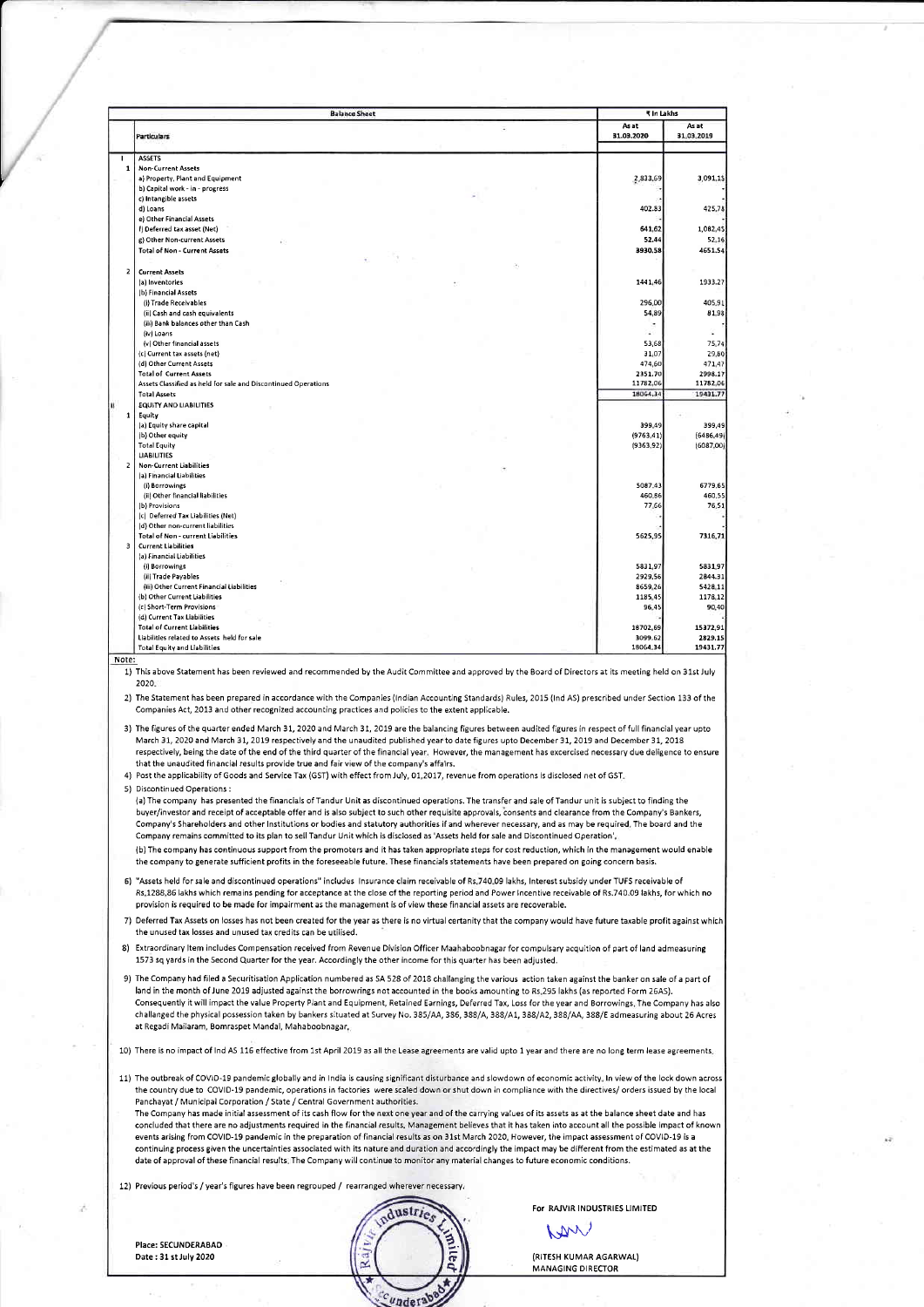#### Rajvir lndustries Limited Statement of Cash flow for the year ended 3l-03-2020

| (2,554.60)<br>(3,637.44)<br>Adjustments:<br>Depreciation and amortization expense<br>279.42<br>260.17<br>Loss/(profit) on sale of fixed assets<br>0.35<br>Provision for doubtful debts/ECL<br>62.38<br>23.55<br>1770.24<br>1688.47<br>Finance costs<br>Interest income<br>(12.34)<br>(20.93)<br>Re-measurement Gain/losses on employee defined benefit plans<br>(9.60)<br>4.59<br>Operating profit before working capital changes<br>-483.76<br>$-1662.00$<br>Changes in working capital and other provisions:<br>Loans and advances and other assets<br><b>Trade receivables</b><br>47.54<br>76.82<br>Inventories<br>491.81<br>Loans - non current<br>22.95<br>$-3.00$<br>Other financial assets - non current<br>Other non-current assets<br>$-0.28$<br>$-0.63$<br>Loans - current<br>Other financial assets - current<br>22.06<br>$-288.21$<br>Other current assets<br>$-3.13$<br>25.69<br><b>Bank balances</b><br>57.79<br>Other Liabilities and provisions<br>Other financial liabilities - non current<br>0.31<br>Long term provision<br>1.15<br>13,28<br>Other financial liabilities - current<br>3247.91<br>2072.68<br>Trade payable<br>$-83.06$<br>85.25<br>Other current liabilities<br>7.33<br>$-28.08$<br>Short term provision<br>6.05<br>13.82<br>Cash generated from operations<br>2358.43<br>3445.20<br>Income taxes paid, net<br>1.27<br>1.98<br>Net cash from/(used in) operating activities<br>2360.41<br>3446.47<br>Net cash from discontinued activities<br>(291.12)<br>(299.48)<br>3155.35<br>2060.93<br>(B) Cash flows from investing activities<br>Purchase of property, plant and equipment and changes in CWIP<br>(2.71)<br>(4.74)<br>Proceeds from sale of property, plant and equipment<br>0.00<br>1.50<br>Interest income<br>20.93<br>12.34<br>Net cash from/(used in) investing activities<br>9.63<br>17.69<br>Net cash from discontinued activities<br>0.00<br>0.00<br>Net Cash from continuing and discontinued activities<br>9.63<br>17.69<br>(C) Cash flows from financing activities<br><b>Bank borrowings</b><br>$-1,678.61$<br>Other borrowings<br>$-13.60$<br>Interest expense<br>(1770.24)<br>(1688.47)<br>Net cash generated in financing activities<br>(3462.45)<br>(1688.47)<br>Net cash from discontinued activities<br>270.47<br>(299.48)<br>Net cash from continuing and discontinued activities<br>(1987.95)<br>(3191.98)<br>Net increase/ (decrease) in cash and cash equivalents<br>(27.00)<br>90.67<br>Add: cash and cash equivalents at the beginning of the year<br>(5790.75)<br>(5700.08)<br>Effect of exchange gain on cash and cash equivalents<br>Cash and cash equivalents at the end of the period<br>$-5727.08$<br>-5700.08<br>Cash and cash equivalents from continuing operations<br>-5727.17<br>-5700.17<br>Cash and cash equivalents from discontinued operations<br>0.09<br>0.09<br>Cash and cash equivalents from continuing and discontinued activities<br>-5727.08<br>-5700.08 | <b>PARTICULARS</b>                                   | Year ended<br>31-03-2020 | Year ended<br>31-03-2019 |
|-------------------------------------------------------------------------------------------------------------------------------------------------------------------------------------------------------------------------------------------------------------------------------------------------------------------------------------------------------------------------------------------------------------------------------------------------------------------------------------------------------------------------------------------------------------------------------------------------------------------------------------------------------------------------------------------------------------------------------------------------------------------------------------------------------------------------------------------------------------------------------------------------------------------------------------------------------------------------------------------------------------------------------------------------------------------------------------------------------------------------------------------------------------------------------------------------------------------------------------------------------------------------------------------------------------------------------------------------------------------------------------------------------------------------------------------------------------------------------------------------------------------------------------------------------------------------------------------------------------------------------------------------------------------------------------------------------------------------------------------------------------------------------------------------------------------------------------------------------------------------------------------------------------------------------------------------------------------------------------------------------------------------------------------------------------------------------------------------------------------------------------------------------------------------------------------------------------------------------------------------------------------------------------------------------------------------------------------------------------------------------------------------------------------------------------------------------------------------------------------------------------------------------------------------------------------------------------------------------------------------------------------------------------------------------------------------------------------------------------------------------------------------------------------------------------------------------------------------------------------------------------------------------------------------------------------------|------------------------------------------------------|--------------------------|--------------------------|
|                                                                                                                                                                                                                                                                                                                                                                                                                                                                                                                                                                                                                                                                                                                                                                                                                                                                                                                                                                                                                                                                                                                                                                                                                                                                                                                                                                                                                                                                                                                                                                                                                                                                                                                                                                                                                                                                                                                                                                                                                                                                                                                                                                                                                                                                                                                                                                                                                                                                                                                                                                                                                                                                                                                                                                                                                                                                                                                                                 | (A) Cash flows from operating activities             |                          |                          |
|                                                                                                                                                                                                                                                                                                                                                                                                                                                                                                                                                                                                                                                                                                                                                                                                                                                                                                                                                                                                                                                                                                                                                                                                                                                                                                                                                                                                                                                                                                                                                                                                                                                                                                                                                                                                                                                                                                                                                                                                                                                                                                                                                                                                                                                                                                                                                                                                                                                                                                                                                                                                                                                                                                                                                                                                                                                                                                                                                 | Profit before taxes                                  |                          |                          |
|                                                                                                                                                                                                                                                                                                                                                                                                                                                                                                                                                                                                                                                                                                                                                                                                                                                                                                                                                                                                                                                                                                                                                                                                                                                                                                                                                                                                                                                                                                                                                                                                                                                                                                                                                                                                                                                                                                                                                                                                                                                                                                                                                                                                                                                                                                                                                                                                                                                                                                                                                                                                                                                                                                                                                                                                                                                                                                                                                 |                                                      |                          |                          |
|                                                                                                                                                                                                                                                                                                                                                                                                                                                                                                                                                                                                                                                                                                                                                                                                                                                                                                                                                                                                                                                                                                                                                                                                                                                                                                                                                                                                                                                                                                                                                                                                                                                                                                                                                                                                                                                                                                                                                                                                                                                                                                                                                                                                                                                                                                                                                                                                                                                                                                                                                                                                                                                                                                                                                                                                                                                                                                                                                 |                                                      |                          |                          |
|                                                                                                                                                                                                                                                                                                                                                                                                                                                                                                                                                                                                                                                                                                                                                                                                                                                                                                                                                                                                                                                                                                                                                                                                                                                                                                                                                                                                                                                                                                                                                                                                                                                                                                                                                                                                                                                                                                                                                                                                                                                                                                                                                                                                                                                                                                                                                                                                                                                                                                                                                                                                                                                                                                                                                                                                                                                                                                                                                 |                                                      |                          |                          |
|                                                                                                                                                                                                                                                                                                                                                                                                                                                                                                                                                                                                                                                                                                                                                                                                                                                                                                                                                                                                                                                                                                                                                                                                                                                                                                                                                                                                                                                                                                                                                                                                                                                                                                                                                                                                                                                                                                                                                                                                                                                                                                                                                                                                                                                                                                                                                                                                                                                                                                                                                                                                                                                                                                                                                                                                                                                                                                                                                 |                                                      |                          |                          |
|                                                                                                                                                                                                                                                                                                                                                                                                                                                                                                                                                                                                                                                                                                                                                                                                                                                                                                                                                                                                                                                                                                                                                                                                                                                                                                                                                                                                                                                                                                                                                                                                                                                                                                                                                                                                                                                                                                                                                                                                                                                                                                                                                                                                                                                                                                                                                                                                                                                                                                                                                                                                                                                                                                                                                                                                                                                                                                                                                 |                                                      |                          |                          |
|                                                                                                                                                                                                                                                                                                                                                                                                                                                                                                                                                                                                                                                                                                                                                                                                                                                                                                                                                                                                                                                                                                                                                                                                                                                                                                                                                                                                                                                                                                                                                                                                                                                                                                                                                                                                                                                                                                                                                                                                                                                                                                                                                                                                                                                                                                                                                                                                                                                                                                                                                                                                                                                                                                                                                                                                                                                                                                                                                 |                                                      |                          |                          |
|                                                                                                                                                                                                                                                                                                                                                                                                                                                                                                                                                                                                                                                                                                                                                                                                                                                                                                                                                                                                                                                                                                                                                                                                                                                                                                                                                                                                                                                                                                                                                                                                                                                                                                                                                                                                                                                                                                                                                                                                                                                                                                                                                                                                                                                                                                                                                                                                                                                                                                                                                                                                                                                                                                                                                                                                                                                                                                                                                 |                                                      |                          |                          |
|                                                                                                                                                                                                                                                                                                                                                                                                                                                                                                                                                                                                                                                                                                                                                                                                                                                                                                                                                                                                                                                                                                                                                                                                                                                                                                                                                                                                                                                                                                                                                                                                                                                                                                                                                                                                                                                                                                                                                                                                                                                                                                                                                                                                                                                                                                                                                                                                                                                                                                                                                                                                                                                                                                                                                                                                                                                                                                                                                 |                                                      |                          |                          |
|                                                                                                                                                                                                                                                                                                                                                                                                                                                                                                                                                                                                                                                                                                                                                                                                                                                                                                                                                                                                                                                                                                                                                                                                                                                                                                                                                                                                                                                                                                                                                                                                                                                                                                                                                                                                                                                                                                                                                                                                                                                                                                                                                                                                                                                                                                                                                                                                                                                                                                                                                                                                                                                                                                                                                                                                                                                                                                                                                 |                                                      |                          |                          |
|                                                                                                                                                                                                                                                                                                                                                                                                                                                                                                                                                                                                                                                                                                                                                                                                                                                                                                                                                                                                                                                                                                                                                                                                                                                                                                                                                                                                                                                                                                                                                                                                                                                                                                                                                                                                                                                                                                                                                                                                                                                                                                                                                                                                                                                                                                                                                                                                                                                                                                                                                                                                                                                                                                                                                                                                                                                                                                                                                 |                                                      |                          |                          |
|                                                                                                                                                                                                                                                                                                                                                                                                                                                                                                                                                                                                                                                                                                                                                                                                                                                                                                                                                                                                                                                                                                                                                                                                                                                                                                                                                                                                                                                                                                                                                                                                                                                                                                                                                                                                                                                                                                                                                                                                                                                                                                                                                                                                                                                                                                                                                                                                                                                                                                                                                                                                                                                                                                                                                                                                                                                                                                                                                 |                                                      |                          |                          |
|                                                                                                                                                                                                                                                                                                                                                                                                                                                                                                                                                                                                                                                                                                                                                                                                                                                                                                                                                                                                                                                                                                                                                                                                                                                                                                                                                                                                                                                                                                                                                                                                                                                                                                                                                                                                                                                                                                                                                                                                                                                                                                                                                                                                                                                                                                                                                                                                                                                                                                                                                                                                                                                                                                                                                                                                                                                                                                                                                 |                                                      |                          | 1980.70                  |
|                                                                                                                                                                                                                                                                                                                                                                                                                                                                                                                                                                                                                                                                                                                                                                                                                                                                                                                                                                                                                                                                                                                                                                                                                                                                                                                                                                                                                                                                                                                                                                                                                                                                                                                                                                                                                                                                                                                                                                                                                                                                                                                                                                                                                                                                                                                                                                                                                                                                                                                                                                                                                                                                                                                                                                                                                                                                                                                                                 |                                                      |                          |                          |
|                                                                                                                                                                                                                                                                                                                                                                                                                                                                                                                                                                                                                                                                                                                                                                                                                                                                                                                                                                                                                                                                                                                                                                                                                                                                                                                                                                                                                                                                                                                                                                                                                                                                                                                                                                                                                                                                                                                                                                                                                                                                                                                                                                                                                                                                                                                                                                                                                                                                                                                                                                                                                                                                                                                                                                                                                                                                                                                                                 |                                                      |                          |                          |
|                                                                                                                                                                                                                                                                                                                                                                                                                                                                                                                                                                                                                                                                                                                                                                                                                                                                                                                                                                                                                                                                                                                                                                                                                                                                                                                                                                                                                                                                                                                                                                                                                                                                                                                                                                                                                                                                                                                                                                                                                                                                                                                                                                                                                                                                                                                                                                                                                                                                                                                                                                                                                                                                                                                                                                                                                                                                                                                                                 |                                                      |                          |                          |
|                                                                                                                                                                                                                                                                                                                                                                                                                                                                                                                                                                                                                                                                                                                                                                                                                                                                                                                                                                                                                                                                                                                                                                                                                                                                                                                                                                                                                                                                                                                                                                                                                                                                                                                                                                                                                                                                                                                                                                                                                                                                                                                                                                                                                                                                                                                                                                                                                                                                                                                                                                                                                                                                                                                                                                                                                                                                                                                                                 |                                                      |                          |                          |
|                                                                                                                                                                                                                                                                                                                                                                                                                                                                                                                                                                                                                                                                                                                                                                                                                                                                                                                                                                                                                                                                                                                                                                                                                                                                                                                                                                                                                                                                                                                                                                                                                                                                                                                                                                                                                                                                                                                                                                                                                                                                                                                                                                                                                                                                                                                                                                                                                                                                                                                                                                                                                                                                                                                                                                                                                                                                                                                                                 |                                                      |                          |                          |
|                                                                                                                                                                                                                                                                                                                                                                                                                                                                                                                                                                                                                                                                                                                                                                                                                                                                                                                                                                                                                                                                                                                                                                                                                                                                                                                                                                                                                                                                                                                                                                                                                                                                                                                                                                                                                                                                                                                                                                                                                                                                                                                                                                                                                                                                                                                                                                                                                                                                                                                                                                                                                                                                                                                                                                                                                                                                                                                                                 |                                                      |                          |                          |
|                                                                                                                                                                                                                                                                                                                                                                                                                                                                                                                                                                                                                                                                                                                                                                                                                                                                                                                                                                                                                                                                                                                                                                                                                                                                                                                                                                                                                                                                                                                                                                                                                                                                                                                                                                                                                                                                                                                                                                                                                                                                                                                                                                                                                                                                                                                                                                                                                                                                                                                                                                                                                                                                                                                                                                                                                                                                                                                                                 |                                                      |                          |                          |
|                                                                                                                                                                                                                                                                                                                                                                                                                                                                                                                                                                                                                                                                                                                                                                                                                                                                                                                                                                                                                                                                                                                                                                                                                                                                                                                                                                                                                                                                                                                                                                                                                                                                                                                                                                                                                                                                                                                                                                                                                                                                                                                                                                                                                                                                                                                                                                                                                                                                                                                                                                                                                                                                                                                                                                                                                                                                                                                                                 |                                                      |                          |                          |
|                                                                                                                                                                                                                                                                                                                                                                                                                                                                                                                                                                                                                                                                                                                                                                                                                                                                                                                                                                                                                                                                                                                                                                                                                                                                                                                                                                                                                                                                                                                                                                                                                                                                                                                                                                                                                                                                                                                                                                                                                                                                                                                                                                                                                                                                                                                                                                                                                                                                                                                                                                                                                                                                                                                                                                                                                                                                                                                                                 |                                                      |                          | 182,70                   |
|                                                                                                                                                                                                                                                                                                                                                                                                                                                                                                                                                                                                                                                                                                                                                                                                                                                                                                                                                                                                                                                                                                                                                                                                                                                                                                                                                                                                                                                                                                                                                                                                                                                                                                                                                                                                                                                                                                                                                                                                                                                                                                                                                                                                                                                                                                                                                                                                                                                                                                                                                                                                                                                                                                                                                                                                                                                                                                                                                 |                                                      |                          |                          |
|                                                                                                                                                                                                                                                                                                                                                                                                                                                                                                                                                                                                                                                                                                                                                                                                                                                                                                                                                                                                                                                                                                                                                                                                                                                                                                                                                                                                                                                                                                                                                                                                                                                                                                                                                                                                                                                                                                                                                                                                                                                                                                                                                                                                                                                                                                                                                                                                                                                                                                                                                                                                                                                                                                                                                                                                                                                                                                                                                 |                                                      |                          |                          |
|                                                                                                                                                                                                                                                                                                                                                                                                                                                                                                                                                                                                                                                                                                                                                                                                                                                                                                                                                                                                                                                                                                                                                                                                                                                                                                                                                                                                                                                                                                                                                                                                                                                                                                                                                                                                                                                                                                                                                                                                                                                                                                                                                                                                                                                                                                                                                                                                                                                                                                                                                                                                                                                                                                                                                                                                                                                                                                                                                 |                                                      |                          |                          |
|                                                                                                                                                                                                                                                                                                                                                                                                                                                                                                                                                                                                                                                                                                                                                                                                                                                                                                                                                                                                                                                                                                                                                                                                                                                                                                                                                                                                                                                                                                                                                                                                                                                                                                                                                                                                                                                                                                                                                                                                                                                                                                                                                                                                                                                                                                                                                                                                                                                                                                                                                                                                                                                                                                                                                                                                                                                                                                                                                 |                                                      |                          |                          |
|                                                                                                                                                                                                                                                                                                                                                                                                                                                                                                                                                                                                                                                                                                                                                                                                                                                                                                                                                                                                                                                                                                                                                                                                                                                                                                                                                                                                                                                                                                                                                                                                                                                                                                                                                                                                                                                                                                                                                                                                                                                                                                                                                                                                                                                                                                                                                                                                                                                                                                                                                                                                                                                                                                                                                                                                                                                                                                                                                 |                                                      |                          |                          |
|                                                                                                                                                                                                                                                                                                                                                                                                                                                                                                                                                                                                                                                                                                                                                                                                                                                                                                                                                                                                                                                                                                                                                                                                                                                                                                                                                                                                                                                                                                                                                                                                                                                                                                                                                                                                                                                                                                                                                                                                                                                                                                                                                                                                                                                                                                                                                                                                                                                                                                                                                                                                                                                                                                                                                                                                                                                                                                                                                 |                                                      |                          |                          |
|                                                                                                                                                                                                                                                                                                                                                                                                                                                                                                                                                                                                                                                                                                                                                                                                                                                                                                                                                                                                                                                                                                                                                                                                                                                                                                                                                                                                                                                                                                                                                                                                                                                                                                                                                                                                                                                                                                                                                                                                                                                                                                                                                                                                                                                                                                                                                                                                                                                                                                                                                                                                                                                                                                                                                                                                                                                                                                                                                 |                                                      |                          |                          |
|                                                                                                                                                                                                                                                                                                                                                                                                                                                                                                                                                                                                                                                                                                                                                                                                                                                                                                                                                                                                                                                                                                                                                                                                                                                                                                                                                                                                                                                                                                                                                                                                                                                                                                                                                                                                                                                                                                                                                                                                                                                                                                                                                                                                                                                                                                                                                                                                                                                                                                                                                                                                                                                                                                                                                                                                                                                                                                                                                 |                                                      |                          |                          |
|                                                                                                                                                                                                                                                                                                                                                                                                                                                                                                                                                                                                                                                                                                                                                                                                                                                                                                                                                                                                                                                                                                                                                                                                                                                                                                                                                                                                                                                                                                                                                                                                                                                                                                                                                                                                                                                                                                                                                                                                                                                                                                                                                                                                                                                                                                                                                                                                                                                                                                                                                                                                                                                                                                                                                                                                                                                                                                                                                 |                                                      |                          |                          |
|                                                                                                                                                                                                                                                                                                                                                                                                                                                                                                                                                                                                                                                                                                                                                                                                                                                                                                                                                                                                                                                                                                                                                                                                                                                                                                                                                                                                                                                                                                                                                                                                                                                                                                                                                                                                                                                                                                                                                                                                                                                                                                                                                                                                                                                                                                                                                                                                                                                                                                                                                                                                                                                                                                                                                                                                                                                                                                                                                 | Net Cash from continuing and discontinued activities |                          |                          |
|                                                                                                                                                                                                                                                                                                                                                                                                                                                                                                                                                                                                                                                                                                                                                                                                                                                                                                                                                                                                                                                                                                                                                                                                                                                                                                                                                                                                                                                                                                                                                                                                                                                                                                                                                                                                                                                                                                                                                                                                                                                                                                                                                                                                                                                                                                                                                                                                                                                                                                                                                                                                                                                                                                                                                                                                                                                                                                                                                 |                                                      |                          |                          |
|                                                                                                                                                                                                                                                                                                                                                                                                                                                                                                                                                                                                                                                                                                                                                                                                                                                                                                                                                                                                                                                                                                                                                                                                                                                                                                                                                                                                                                                                                                                                                                                                                                                                                                                                                                                                                                                                                                                                                                                                                                                                                                                                                                                                                                                                                                                                                                                                                                                                                                                                                                                                                                                                                                                                                                                                                                                                                                                                                 |                                                      |                          |                          |
|                                                                                                                                                                                                                                                                                                                                                                                                                                                                                                                                                                                                                                                                                                                                                                                                                                                                                                                                                                                                                                                                                                                                                                                                                                                                                                                                                                                                                                                                                                                                                                                                                                                                                                                                                                                                                                                                                                                                                                                                                                                                                                                                                                                                                                                                                                                                                                                                                                                                                                                                                                                                                                                                                                                                                                                                                                                                                                                                                 |                                                      |                          |                          |
|                                                                                                                                                                                                                                                                                                                                                                                                                                                                                                                                                                                                                                                                                                                                                                                                                                                                                                                                                                                                                                                                                                                                                                                                                                                                                                                                                                                                                                                                                                                                                                                                                                                                                                                                                                                                                                                                                                                                                                                                                                                                                                                                                                                                                                                                                                                                                                                                                                                                                                                                                                                                                                                                                                                                                                                                                                                                                                                                                 |                                                      |                          |                          |
|                                                                                                                                                                                                                                                                                                                                                                                                                                                                                                                                                                                                                                                                                                                                                                                                                                                                                                                                                                                                                                                                                                                                                                                                                                                                                                                                                                                                                                                                                                                                                                                                                                                                                                                                                                                                                                                                                                                                                                                                                                                                                                                                                                                                                                                                                                                                                                                                                                                                                                                                                                                                                                                                                                                                                                                                                                                                                                                                                 |                                                      |                          |                          |
|                                                                                                                                                                                                                                                                                                                                                                                                                                                                                                                                                                                                                                                                                                                                                                                                                                                                                                                                                                                                                                                                                                                                                                                                                                                                                                                                                                                                                                                                                                                                                                                                                                                                                                                                                                                                                                                                                                                                                                                                                                                                                                                                                                                                                                                                                                                                                                                                                                                                                                                                                                                                                                                                                                                                                                                                                                                                                                                                                 |                                                      |                          |                          |
|                                                                                                                                                                                                                                                                                                                                                                                                                                                                                                                                                                                                                                                                                                                                                                                                                                                                                                                                                                                                                                                                                                                                                                                                                                                                                                                                                                                                                                                                                                                                                                                                                                                                                                                                                                                                                                                                                                                                                                                                                                                                                                                                                                                                                                                                                                                                                                                                                                                                                                                                                                                                                                                                                                                                                                                                                                                                                                                                                 |                                                      |                          |                          |
|                                                                                                                                                                                                                                                                                                                                                                                                                                                                                                                                                                                                                                                                                                                                                                                                                                                                                                                                                                                                                                                                                                                                                                                                                                                                                                                                                                                                                                                                                                                                                                                                                                                                                                                                                                                                                                                                                                                                                                                                                                                                                                                                                                                                                                                                                                                                                                                                                                                                                                                                                                                                                                                                                                                                                                                                                                                                                                                                                 |                                                      |                          |                          |
|                                                                                                                                                                                                                                                                                                                                                                                                                                                                                                                                                                                                                                                                                                                                                                                                                                                                                                                                                                                                                                                                                                                                                                                                                                                                                                                                                                                                                                                                                                                                                                                                                                                                                                                                                                                                                                                                                                                                                                                                                                                                                                                                                                                                                                                                                                                                                                                                                                                                                                                                                                                                                                                                                                                                                                                                                                                                                                                                                 |                                                      |                          |                          |
|                                                                                                                                                                                                                                                                                                                                                                                                                                                                                                                                                                                                                                                                                                                                                                                                                                                                                                                                                                                                                                                                                                                                                                                                                                                                                                                                                                                                                                                                                                                                                                                                                                                                                                                                                                                                                                                                                                                                                                                                                                                                                                                                                                                                                                                                                                                                                                                                                                                                                                                                                                                                                                                                                                                                                                                                                                                                                                                                                 |                                                      |                          |                          |
|                                                                                                                                                                                                                                                                                                                                                                                                                                                                                                                                                                                                                                                                                                                                                                                                                                                                                                                                                                                                                                                                                                                                                                                                                                                                                                                                                                                                                                                                                                                                                                                                                                                                                                                                                                                                                                                                                                                                                                                                                                                                                                                                                                                                                                                                                                                                                                                                                                                                                                                                                                                                                                                                                                                                                                                                                                                                                                                                                 |                                                      |                          |                          |
|                                                                                                                                                                                                                                                                                                                                                                                                                                                                                                                                                                                                                                                                                                                                                                                                                                                                                                                                                                                                                                                                                                                                                                                                                                                                                                                                                                                                                                                                                                                                                                                                                                                                                                                                                                                                                                                                                                                                                                                                                                                                                                                                                                                                                                                                                                                                                                                                                                                                                                                                                                                                                                                                                                                                                                                                                                                                                                                                                 |                                                      |                          |                          |
|                                                                                                                                                                                                                                                                                                                                                                                                                                                                                                                                                                                                                                                                                                                                                                                                                                                                                                                                                                                                                                                                                                                                                                                                                                                                                                                                                                                                                                                                                                                                                                                                                                                                                                                                                                                                                                                                                                                                                                                                                                                                                                                                                                                                                                                                                                                                                                                                                                                                                                                                                                                                                                                                                                                                                                                                                                                                                                                                                 |                                                      |                          |                          |
|                                                                                                                                                                                                                                                                                                                                                                                                                                                                                                                                                                                                                                                                                                                                                                                                                                                                                                                                                                                                                                                                                                                                                                                                                                                                                                                                                                                                                                                                                                                                                                                                                                                                                                                                                                                                                                                                                                                                                                                                                                                                                                                                                                                                                                                                                                                                                                                                                                                                                                                                                                                                                                                                                                                                                                                                                                                                                                                                                 |                                                      |                          |                          |
|                                                                                                                                                                                                                                                                                                                                                                                                                                                                                                                                                                                                                                                                                                                                                                                                                                                                                                                                                                                                                                                                                                                                                                                                                                                                                                                                                                                                                                                                                                                                                                                                                                                                                                                                                                                                                                                                                                                                                                                                                                                                                                                                                                                                                                                                                                                                                                                                                                                                                                                                                                                                                                                                                                                                                                                                                                                                                                                                                 |                                                      |                          |                          |
|                                                                                                                                                                                                                                                                                                                                                                                                                                                                                                                                                                                                                                                                                                                                                                                                                                                                                                                                                                                                                                                                                                                                                                                                                                                                                                                                                                                                                                                                                                                                                                                                                                                                                                                                                                                                                                                                                                                                                                                                                                                                                                                                                                                                                                                                                                                                                                                                                                                                                                                                                                                                                                                                                                                                                                                                                                                                                                                                                 |                                                      |                          |                          |
|                                                                                                                                                                                                                                                                                                                                                                                                                                                                                                                                                                                                                                                                                                                                                                                                                                                                                                                                                                                                                                                                                                                                                                                                                                                                                                                                                                                                                                                                                                                                                                                                                                                                                                                                                                                                                                                                                                                                                                                                                                                                                                                                                                                                                                                                                                                                                                                                                                                                                                                                                                                                                                                                                                                                                                                                                                                                                                                                                 |                                                      |                          |                          |
|                                                                                                                                                                                                                                                                                                                                                                                                                                                                                                                                                                                                                                                                                                                                                                                                                                                                                                                                                                                                                                                                                                                                                                                                                                                                                                                                                                                                                                                                                                                                                                                                                                                                                                                                                                                                                                                                                                                                                                                                                                                                                                                                                                                                                                                                                                                                                                                                                                                                                                                                                                                                                                                                                                                                                                                                                                                                                                                                                 |                                                      |                          |                          |
|                                                                                                                                                                                                                                                                                                                                                                                                                                                                                                                                                                                                                                                                                                                                                                                                                                                                                                                                                                                                                                                                                                                                                                                                                                                                                                                                                                                                                                                                                                                                                                                                                                                                                                                                                                                                                                                                                                                                                                                                                                                                                                                                                                                                                                                                                                                                                                                                                                                                                                                                                                                                                                                                                                                                                                                                                                                                                                                                                 |                                                      |                          |                          |
|                                                                                                                                                                                                                                                                                                                                                                                                                                                                                                                                                                                                                                                                                                                                                                                                                                                                                                                                                                                                                                                                                                                                                                                                                                                                                                                                                                                                                                                                                                                                                                                                                                                                                                                                                                                                                                                                                                                                                                                                                                                                                                                                                                                                                                                                                                                                                                                                                                                                                                                                                                                                                                                                                                                                                                                                                                                                                                                                                 |                                                      |                          |                          |
|                                                                                                                                                                                                                                                                                                                                                                                                                                                                                                                                                                                                                                                                                                                                                                                                                                                                                                                                                                                                                                                                                                                                                                                                                                                                                                                                                                                                                                                                                                                                                                                                                                                                                                                                                                                                                                                                                                                                                                                                                                                                                                                                                                                                                                                                                                                                                                                                                                                                                                                                                                                                                                                                                                                                                                                                                                                                                                                                                 |                                                      |                          |                          |
|                                                                                                                                                                                                                                                                                                                                                                                                                                                                                                                                                                                                                                                                                                                                                                                                                                                                                                                                                                                                                                                                                                                                                                                                                                                                                                                                                                                                                                                                                                                                                                                                                                                                                                                                                                                                                                                                                                                                                                                                                                                                                                                                                                                                                                                                                                                                                                                                                                                                                                                                                                                                                                                                                                                                                                                                                                                                                                                                                 |                                                      |                          |                          |
|                                                                                                                                                                                                                                                                                                                                                                                                                                                                                                                                                                                                                                                                                                                                                                                                                                                                                                                                                                                                                                                                                                                                                                                                                                                                                                                                                                                                                                                                                                                                                                                                                                                                                                                                                                                                                                                                                                                                                                                                                                                                                                                                                                                                                                                                                                                                                                                                                                                                                                                                                                                                                                                                                                                                                                                                                                                                                                                                                 |                                                      |                          |                          |

Note: Previous years' figures have been regrouped/reclassified whereever necessary

For K.C.Bhattachariee & Paul., Chartered Accountants As per our report attached of even date

For and on behalf of the Board

(FRN303026E)

(Manoi Kumar Bihani) Partner Membership No.234629 Ritesh K Agarwal Managing Director

harr



Place: Secunderabad Date: 31st July 2020

 $\hat{\mathcal{D}}$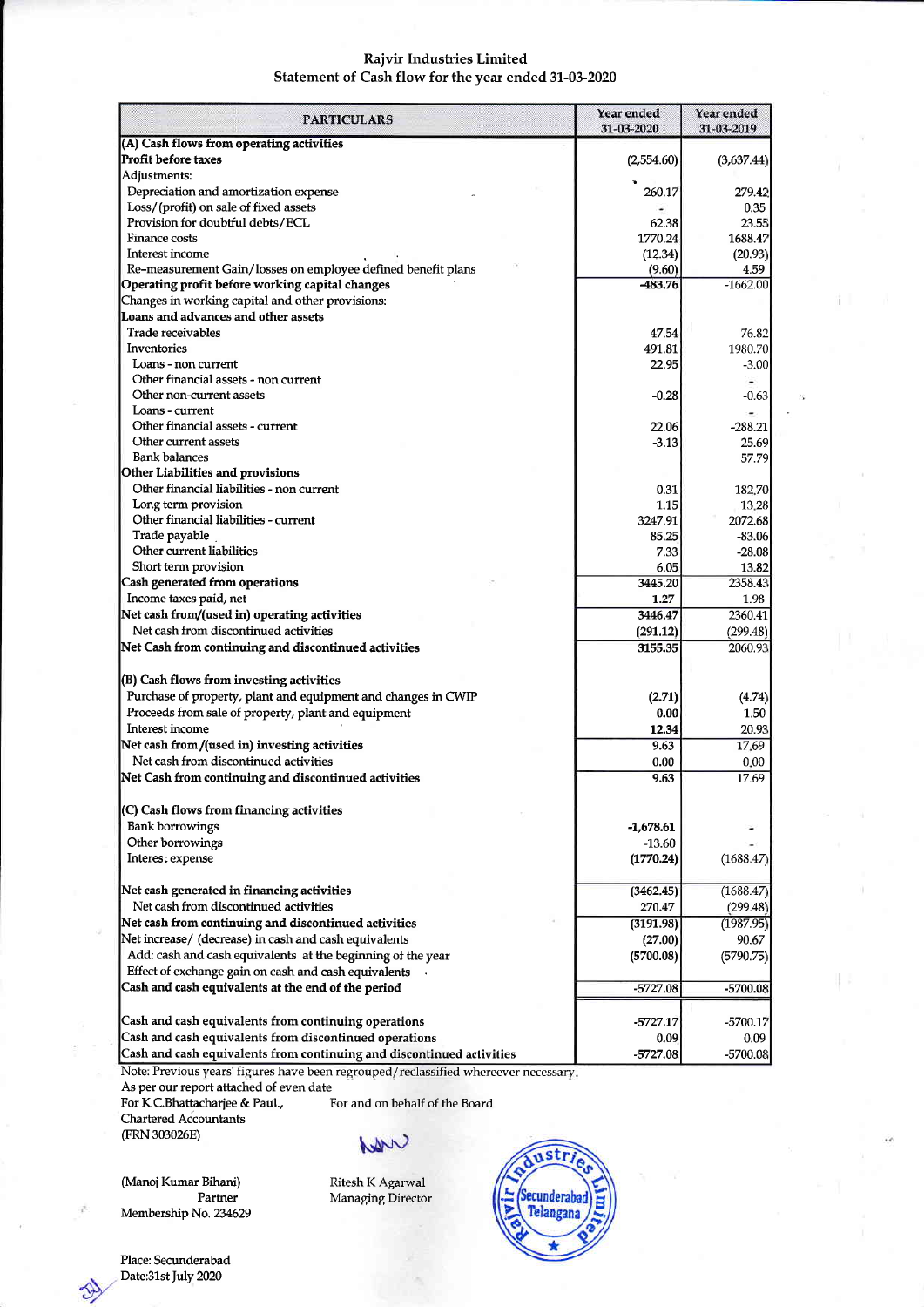K. C. Bhattacharjee & Paul

Chartered Aecountants

## Independent Auditors' Report

To Board of Directors of Rajvir Industries Limited.

# Report on the audit of the Annual Financial Results

# Opinion

We have audited the accompanying statement of financial results of Rajvir Industries Limited ('the Company') for the year ended March 31,2020 ('the Statement'), attached herewith, being submitted by the Company pursuant to the requirement of Regulation 33 of the SEBI (Listing Obligations and Disclosure Requirements) Regulations, 2015, as amended (Listing Regulations).

In our opinion and to the best of our information and according to the explanations given to us, the aforesaid annual financial results:

- $(i)$  are presented in accordance with the requirements of Regulation 33 of the SEBI (Listing Obligations and Disclosure Requirements) Regulations, 2015 and
- (ii) gives a true and fair view in conformity with the recognition and measurement principles laid down in the applicable Ind-AS and other accounting principles generally accepted in India of the net loss including other comprehensive income and other financial information of the Company for the year ended March 31, 2O2O.

## Basis for Qualified Opinion

(i) We draw attention to Note No. 5(b) to the financial results wherein the company has been incurring significant operational losses since earlier years, whereby the net worth of the company is completely eroded. We have not been able to corroborate the Management's contention regarding preparation of financial results of the company on going concern basis, notwithstanding the fact that the company continue to incur cash losses, its net worth has been fully eroded, defaulted in repayment of principle and interest to its lenders, loans have been called back by secured lenders, non-current assets are significantly impaired, current liabilities exceeded the total assets of the company, etc., this conditions



302 B, 11-4-169, ANH APartments, Bazarghat, Red Hills, Hyderabad-500004(Telangana)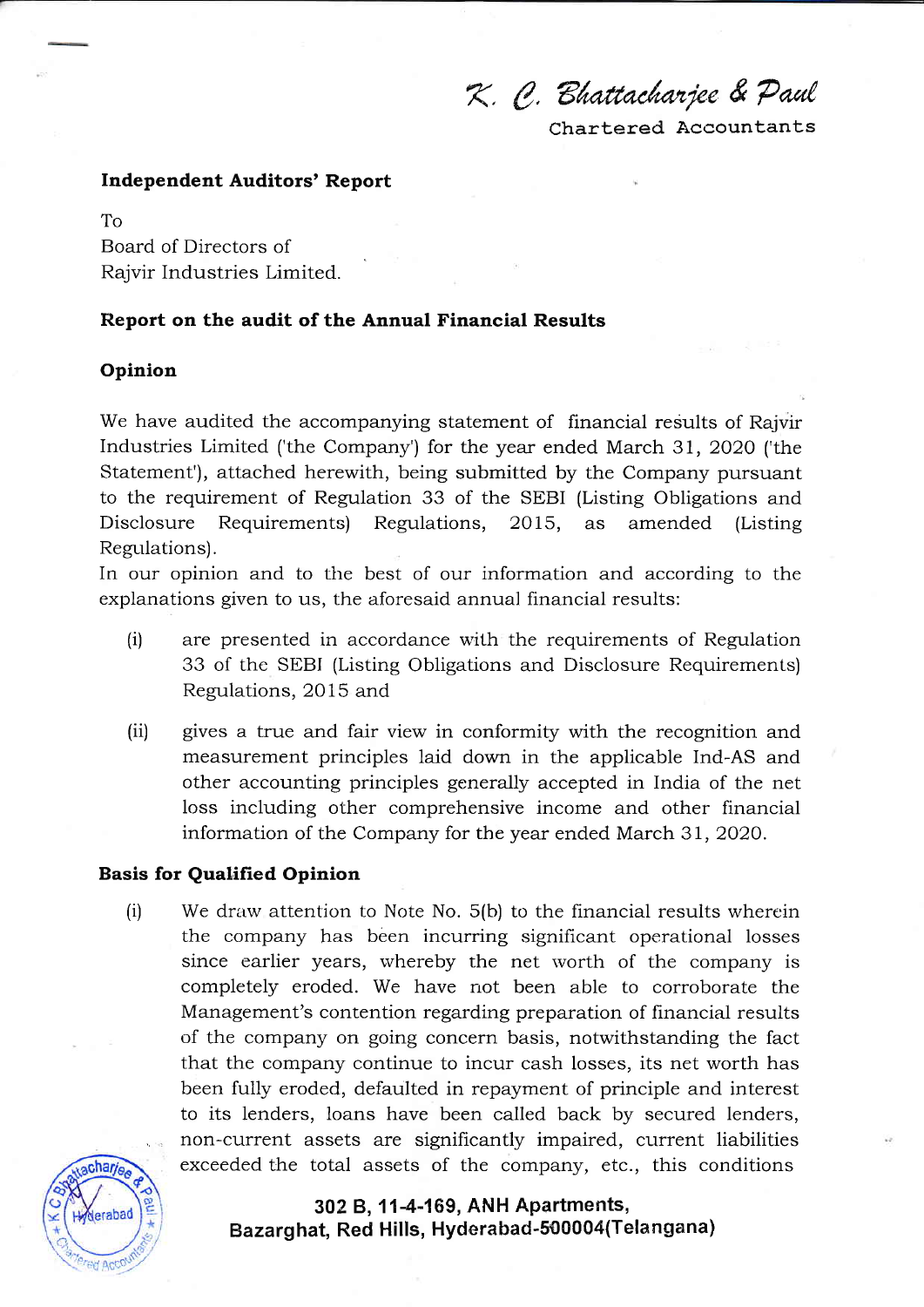indicate the existence of a material uncertainty that may cast significant doubt on the company's ability to continue as going concern. That appropriateness of assumption of going concern is critically dependent upon the company's ability to raise requisite finance/generate cash flows in future to meet its obligations.

- (ii) The attached financial results for which no provision for impairment of financial assets has been made by the company as per Ind AS 109 for Assets included under "Assets held for sale and discontinued operations" pertaining to Claim of refund of interest subsidy made under TUFS receivable of Rs. 1288.86 lakhs, Insurance claim receivable of Rs.337.87 lakhs accounted in earlier years pending acceptance by the Insurance company and Incentive receivable from Government of Telangana of Rs.740.09 lakhs pertaining to financial year 2013-14 to 2015-16 has not been recovered till the date of audit for which the management is of view that these financial assets are recoverable.
- During the year under audit, there was sale of land directly by the bankers of the company in the month of June 2019 amounting to Rs.295 lakhs as reported in Form 26AS, which according to company, the transfer of aforesaid property has been challenged and has filed a Securitisation Application numbered as S.A 528 of 2Ol8 by the company and matter pending before Honourable Debt Recovery Tribunal - II, Hyderabad and is subject to final decree and judgement. The said application has also challenged the various unilateral and arbitrary action taken by the bankers. Had the sale of land was accounted in the financial statements, which according to information and explanation given to us, should have been accounted as sale of property resulting in gain on sale of Rs.252.48 lakhs, thereby the losses before tax would have been lower by Rs.252.48 lakhs, deferred tax asset lower by Rs.43.67 lakhs and corresponding retained earnings would have higher by Rs.208.81 lakhs, Property Plant and Equipment would have been lower by Rs.42.52 lakhs and Loans from banks would have been lower by Rs.295 lakhs. The Interest payable on outstanding loans due to bankers is accounted without considering the sale proceeds from sale of Land and thereby the finance cost would have been lower by Rs.26.54 lakhs, losses for the year would have been lower by Rs.26.54 lakhs and corresponding Loans would have been lower (iii)



/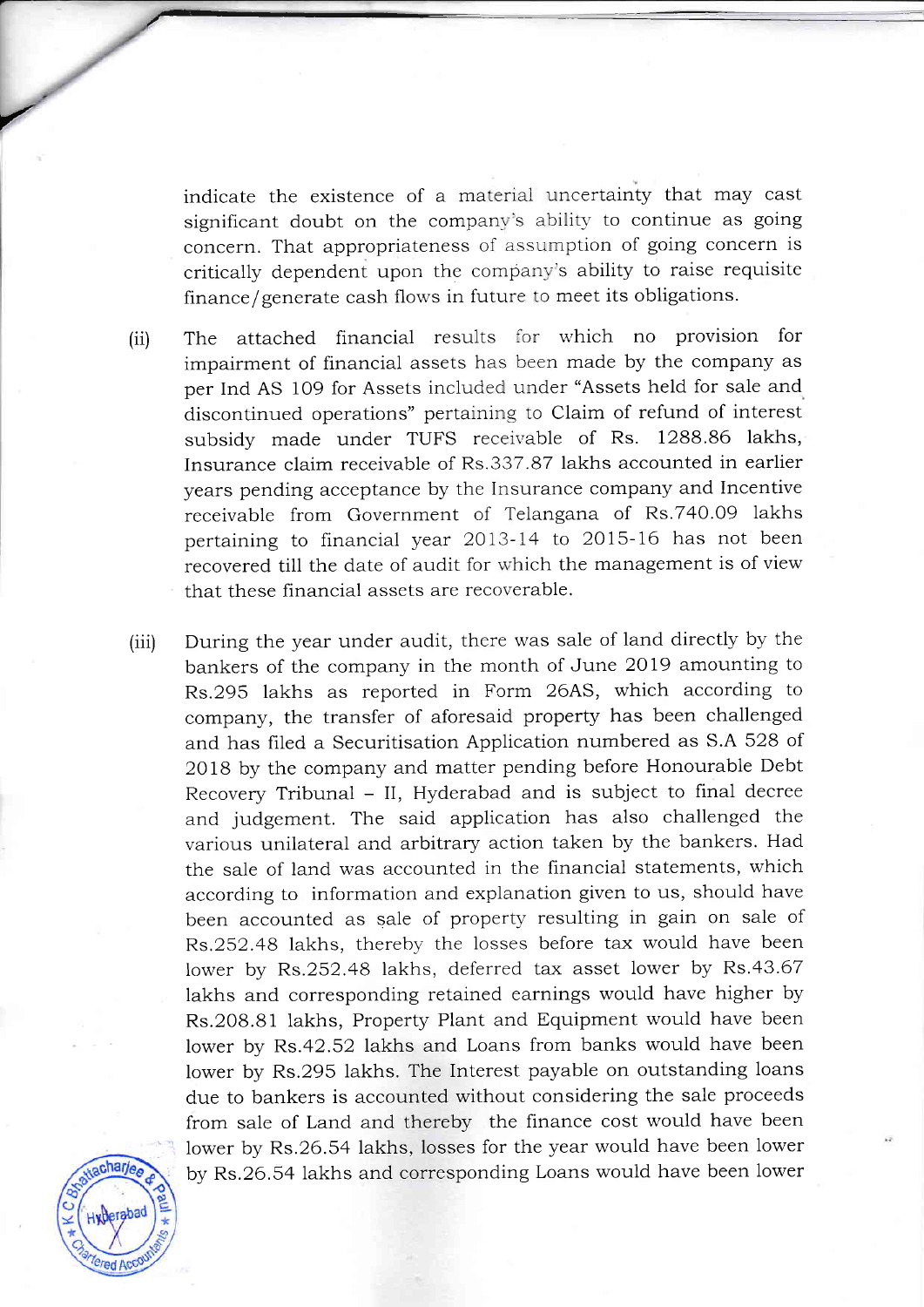by Rs.26.54 lakhs and Retained earnings would have been higher by Rs.26.54 lakhs.

The financial results wherein the confirmation/reconciliations of balances of secured and unsecured loans, balances with banks, trade payable, trade receivable, other payable and ioans and advances have not been received and are subjected to reconciliation, review and adjustment thereof; (iv)

We conducted our audit of the financial statements in accordance with the Standards on Auditing (SAs) specified under section 143(10) of the Companies Act, 2013. Our responsibilities under those Standards are further described in the Auditor's Responsibilities for the Audit of the financial statements section of our report. We are independent of the Company in accordance with the Code of Ethics issued by the Institute of Chartered Accountants of India together with the independent requirement that are relevant to our audit of the financial statements under the provisions of the Act and the rules made there under, and we have fulfilled our other ethical responsibilities in accordance with these requirements and the ICAI's Code of Ethics. We believe that the audit evidence we have obtained is sufficient and appropriate to provide a basis for our opinion on financial results.

#### Emphasis of Matter

I

7/ /'

We draw attention to -

Note No. 5 of the attached financial results wherein the Company continued to present the financials of Tandur unit as discontinued operations which is not in accordance with Ind AS 1O5 as the specified period of one year from date of classification is completed and there are no evidence for sale to be highly probable.

Note No.11 of the attached financial results, as regards to the management's evaluation of COVID - 19 impact on the future performance of the Company.

Our opinion is not qualified in respect of above matters.

ments and Board of Directors Responsibilities for the Annual **Financial Results**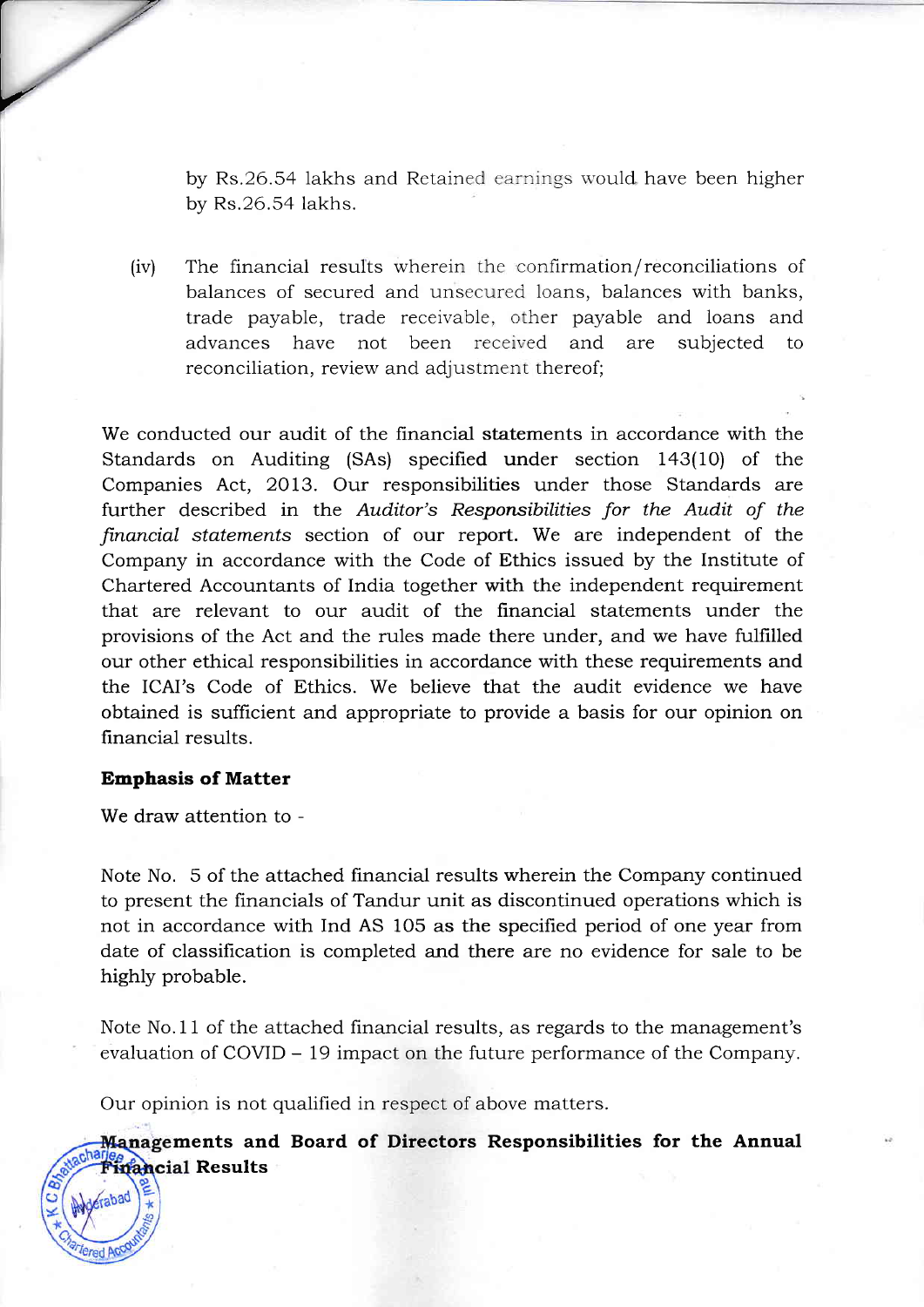These annual financial results have been prepared on the basis of the financial statements.

/

 $\overline{\phantom{a}}$ 

The Company's Management and Board of Directors are responsible for the matters stated in section 134(5) of the Companies Act, 2Ol3 ("the Act") with respect to the preparation and presentation of these financial results that give a true and fair view of the financial position, financial performance, total comprehensive income, changes in equity and cash flows of the Company in accordance with the accounting principles generally accepted in India, including the accounting Standards specified under section 133 of the Act. This responsibility also includes maintenance of adequate accounting records in accordance with the provisions of the Act for safeguarding of the assets of the Company and for preventing and detecting frauds and other irregularities; selection and application of appropriate accounting policies; making judgments and estimates that are reasonable and prudent; and design, implementation and maintenance of adequate internal financial controls, that were operating effectively for ensuring the accuracy and completeness of the accounting records, relevant to the preparation and presentation of the financial results that give a true and fair view and are free from material misstatement, whether due to fraud or error.

In preparing the financial results, management and the Board of Directors are responsible for assessing the Company's ability to continue as a going Concern, disclosing, as applicable, matters related to going concern and using the going concern basis of accounting unless management either intends to liquidate the Company or to cease operations, or has no realistic alternative but to do so.

The Board of Directors are responsible for overseeing the Company's financial reporting process.

## Auditors Responsibilities for the Audit of the Annual Financial Results:

Our objectives are to obtain reasonable assurance about whether the financial results as a whole are free from material misstatement, whether due to fraud or error, and to issue an auditor's report that includes our opinion. Reasonable assurance is a high level of assurance, but is not <sup>a</sup> guarantee that an audit conducted in accordance with SAs will always detect a material misstatement when it exists. Misstatements can arise from achariofraud or error and are considered material if, individually or in the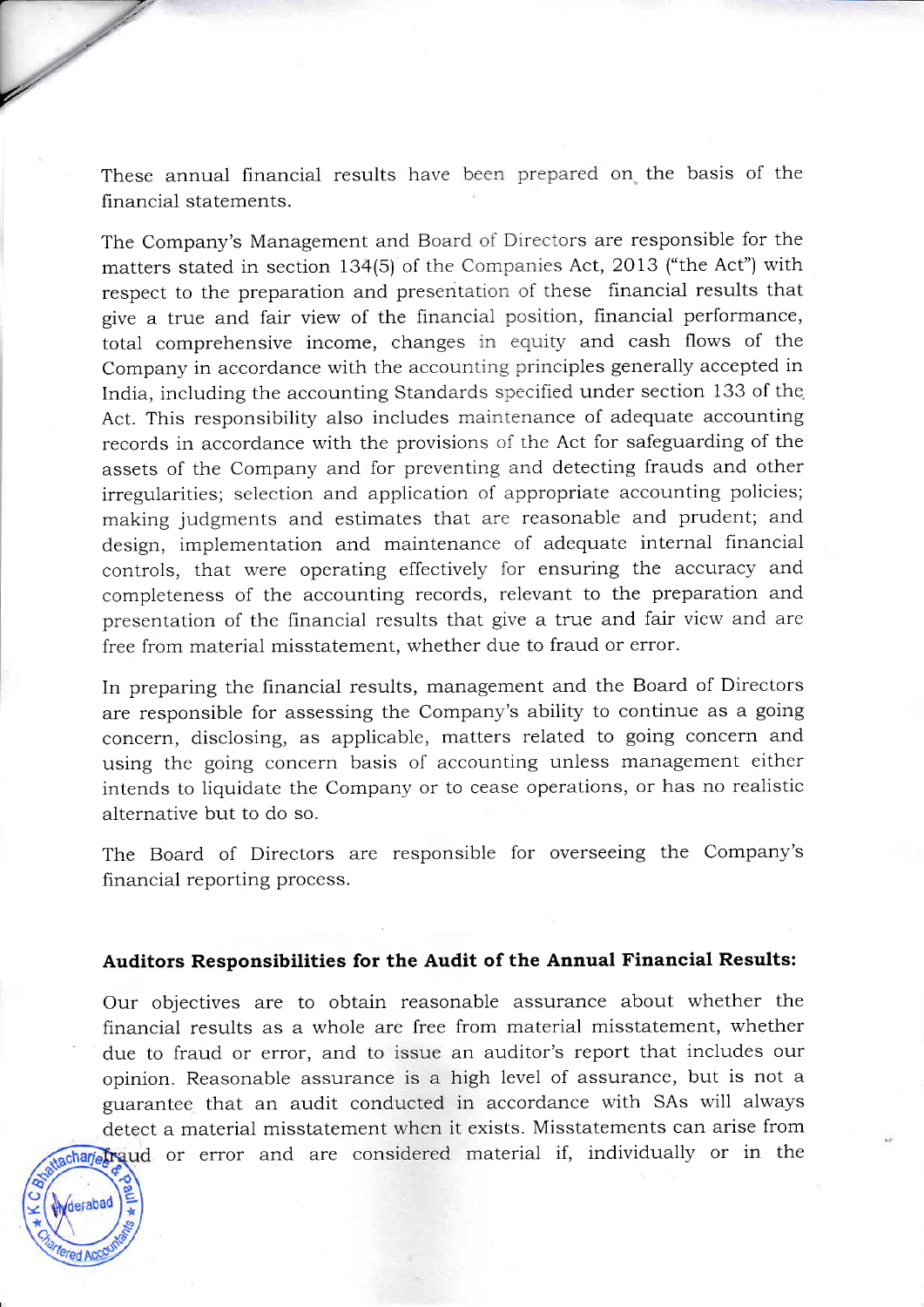aggregate, they could reasonably be expected to influence the economic decisions of users taken on the basis of these financial results.

As part of an audit in accordance with SAs, we exercise professional judgment and maintain professional skepticism throughout the audit. We also:

o Identify and assess the risks of material misstatement of the financial statements, whether due to fraud or error, design and perform audit procedures responsive to those risks, and obtain audit evidence that is sufficient and appropriate to provide a basis for our opinion. The risk of not detecting a material misstatement resulting from fraud is higher than for one resulting from error, as fraud may involve collusion, forgery, intentional omissions, misrepresentations, or the override of internal control.

o Obtain an understanding of internal financial controls relevant to the audit in order to design audit procedures that are appropriate in the circumstances. Under section 143(3)(i) of the companies Act, 2013, we are also responsible for expressing our opinion on whether the company has adequate internal financial controls system in place and the operating effectiveness of such controls.

o Evaluate the appropriateness of accounting policies used and the reasonableness of accounting estimates and related disclosures made by management.

o conclude on the appropriateness of management's use of the going concern basis of accounting and, based on the audit evidence obtained, whether a material uncertainty exists related to events or conditions that may cast significant doubt on the company's ability to continue as a going concern. If we conclude that a material uncertainty exists, we are required to draw attention in our auditor's report to the related disclosures in the financial statements or if such disclosures are inadequate, to modify our opinion. Our conclusions are based on the audit evidence obtained up to the date of our auditor's report. However, future events or conditions may cause the Company to cease to continue as a going concern.

o Evaluate the overall presentation, structure and content of the financial statements, including the disclosures, and whether the financial statements represent the underlying transactions and events in a manner that achieves fair presentation.



**video de la construcción de la construcción de la construcción de la construcción de la construcción de la co**